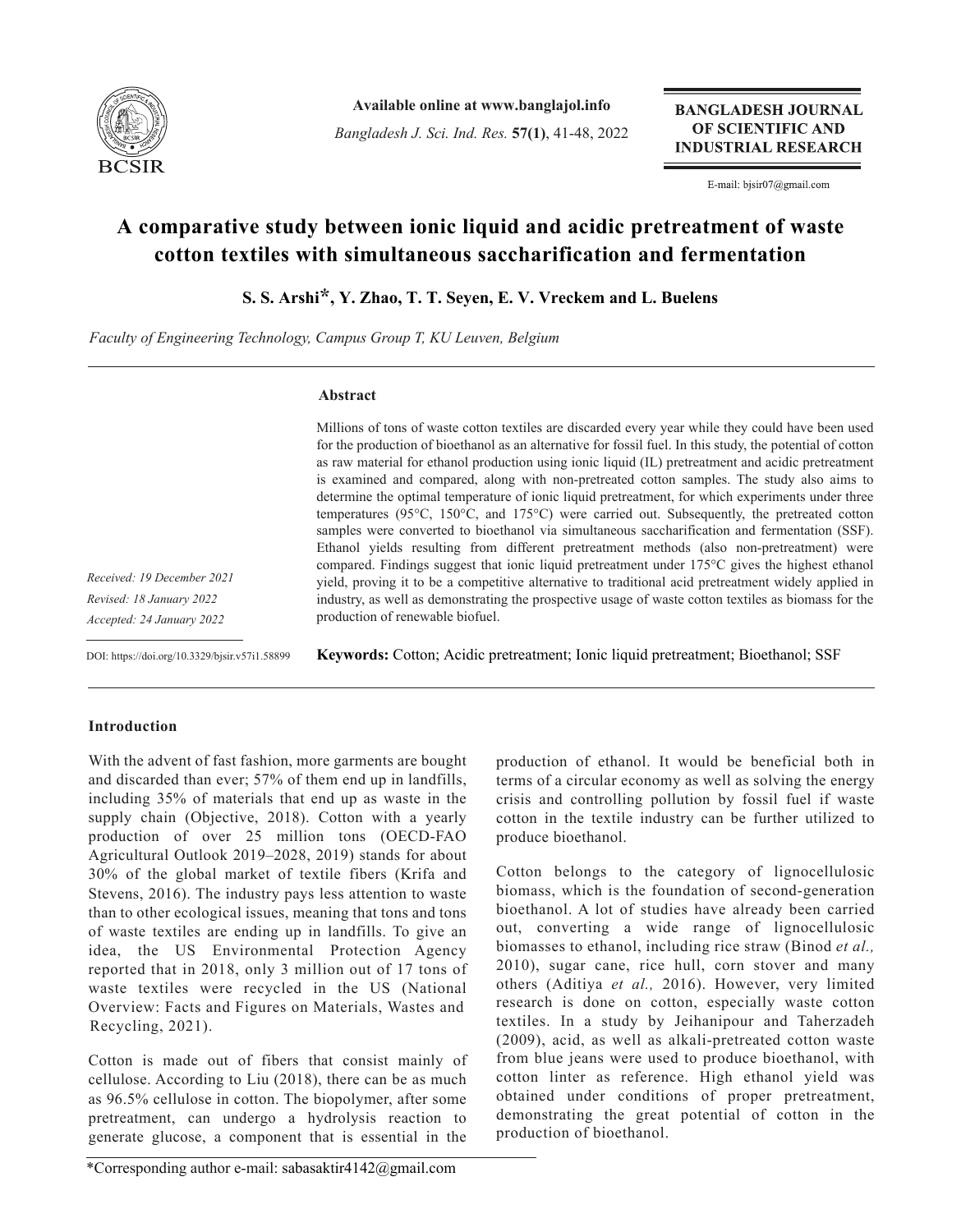Ionic liquids (IL) are a broad range of "liquid salts" that essentially have melting points below 100°C. They can consist of organic and/or inorganic ions and can be comprised of multiple anions or cations - making them complex and diverse at the same time (Shamshina *et al.,* 2018). One of their interesting features is high thermal stability which can reach up to 300°C, depending on the combination of cation and anions (Zhao and Anderson, 2012). They are able to dissolve high amounts of cellulose under moderate conditions and they are considered to be environmentally friendly because of their low volatility, resulting in minimal emissions to the ambient air. Another remarkable property of ionic liquids is that in cases of dissolving cellulose, cellulose precipitates immediately after the addition of an anti-solvent such as deionized water, allowing for easy cellulose recovery. These characteristics of ionic liquids make them an ideal solvent for dissolving and pretreating cellulose (Dadi *et al.,* 2006).

Indeed, ionic liquid pretreatment is a promising non-conventional pretreatment method for lignocellulosic biomasses that emerged more recently than conventional acid or alkali pretreatments. It is reported to significantly increase ethanol yields (Alayoubi *et al.,* 2020) and has advantages over the traditional methods in terms of eco-friendliness, 100% cellulose recovery, and its application produces no toxic, hazardous, or degradation compounds (Brandt-Talbot *et al.,* 2017).

The aim of this study is to determine the optimal temperature for pretreating waste cotton textile with ionic liquid as well as to compare the effect with the conventional acid pretreatment using phosphoric acid in terms of the bioethanol yield obtained after SSF using cellulase and yeast. Cotton linter (100% pure cotton) is used as a reference, as cotton textiles have gone through a lot of processing such as bleaching and scouring which might have changed the chemical composition of cotton.

#### **Materials and methods**

#### *Mechanical pretreatment*

Starting from a white T-shirt as a source for our waste cotton (and cotton linter as reference), the size of the samples should be reduced as much as possible. Scissors and tweezers were used to cut and tear apart the cotton fibers.

# *Ionic liquid pretreatment*

The mechanically pretreated cotton was subjected to ionic liquid treatment according to the standard procedure (Li *et al.,* 2010). The ionic liquid used was 1-ethyl-3 methylimidazoliumchloride (Sigma Aldrich), and the biomasses were pretreated for 2h at respectively 95°C, 150°C, and 175°C in separate oil baths. A small amount of sodium azide (in the range of 0.01 g) was added and the samples of pretreated cotton were kept in the refrigerator for further use.

# *Acid pretreatment*

In parallel to the ionic pretreatment, the mechanically pretreated cotton underwent acid pretreatment based on the protocol of Zhang *et al.* (2006). The phosphoric acid used was 85% purchased from Sigma Aldrich and the cotton samples were pretreated for 100 minutes.

## *SSF*

#### *Microorganism preparation*

To activate the yeast, 8 g of sugar and 800 mg of the yeast (*Saccharomyces cerevisiae*) were added in 100 mL lukewarm (+/- 43.3°C) water. After the yeast was activated, it was added to the inoculum medium YEPD (yeast extract peptone dextrose) which was prepared based on the paper of Dymond (2013).

# *Enzymatic hydrolysis*

The saccharification is performed with a commercial enzyme extract, cellulase from *Trichoderma reesei* (Sigma Aldrich). Based on the protocol of Doran-Peterson *et al.* (2009), the total calculated volume of commercial enzyme preparation to add to the fermentation was 0.25 mL. The needed enzymes were filter-sterilized using a 0.22-μm filter.

# *SSF*

During the actual SSF the yeast, obtained after centrifuging the microorganism preparation at 10 000 x g for 10 min and removing the supernatants, was added together with 125 mL of the diluent prepared based on Doran-Peterson *et al.* (2009), the filtered enzymes, and the pretreated cotton in one Erlenmeyer flask of 250 mL. After adjusting the pH to obtain a value of around 5 according to the protocol of Doran-Peterson *et al.* (2009), the fermentation airlock was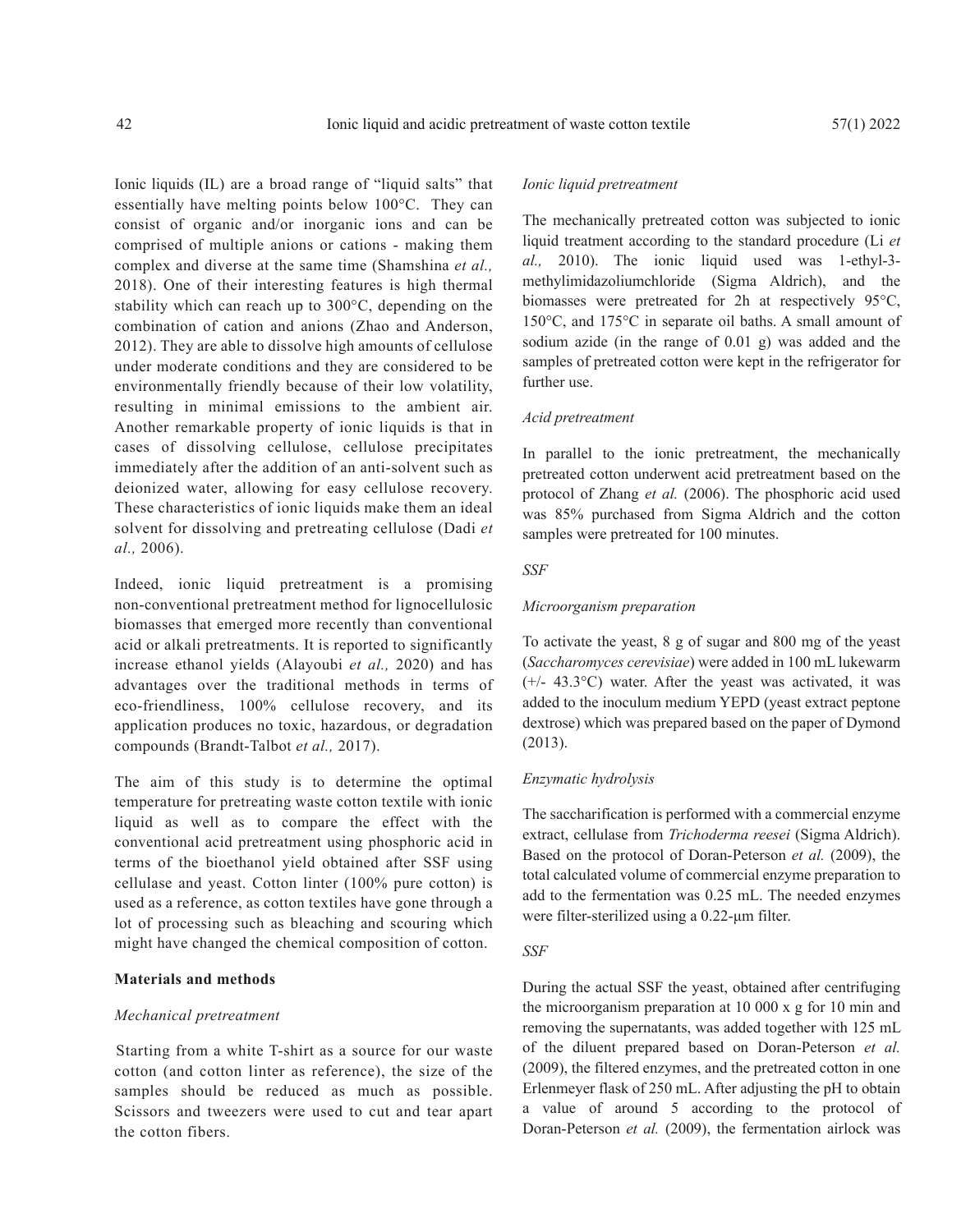added for  $\mathrm{CO}_2$  ventilation and the bioreactor was incubated at 37°C at 150 rpm in a rotary shaker. Samples were taken every 24 hrs (for a total of 72 hours) for the detection.

#### *Detection*

Detection of ethanol concentration was carried out with a commercial enzymatic UV-based detection kit (Dialab, Austria). The lower detection limit is 10 mg/dL and the range of linearity is up to 350 mg/dL when measured at 376 nm. First, a calibration curve was set up by measuring the optical densities (OD) of standard solutions with known ethanol concentrations, then ethanol concentrations of samples obtained from SSF were determined based on the calibration curve.

## **Results and discussion**

#### *Calibration curve for ethanol detection*

Figure 1 represents OD values against ethanol concentration (in per mille). The measured OD values

## *Ethanol concentrations from experiment***s**

In Figure 2, the results (ethanol concentration in function of time) of the ionic liquid pretreatments are shown. The difference between the three temperatures (95°C, 150°C, and 175°C) used during the experiment can be seen on the graph. This set of experiments was designed to find the optimal temperature for the ionic liquid pretreatment based on the obtained ethanol yield. For both cotton linter and T-shirt, ethanol yields obtained at 175°C are evidently higher than those obtained at 95°C and 150°C.

In addition, no obvious trend can be observed between the different experiments with regard to the number of hours after which the samples were taken. In the case of 95°C and 150°C, the pretreated cotton linters have higher ethanol concentrations than the pretreated cotton T-shirts. In the case of the pretreatment at 175°C, this is not the case, there the cotton T-shirt has higher ethanol concentrations than the cotton linters. This suggests that no conclusion can be drawn for differences between waste cotton T-shirts and cotton linters in terms of ethanol production from these experiments.



**Fig. 1. Ethanol calibration curve determined from dilutions of ethanol absolute (99.4%)**

correspond to the different dilutions made from ethanol stock solution (99.4%). This graph has been used to determine the concentration of ethanol obtained from all the SSF experiments.

Figure 3 compares the ethanol concentrations (obtained from different pretreatment methods experimented) in function of the hours of SSF (72 hours in total in each case - ethanol concentrations detected every 24 hours). As can be seen and expected, very little to no ethanol (the values of the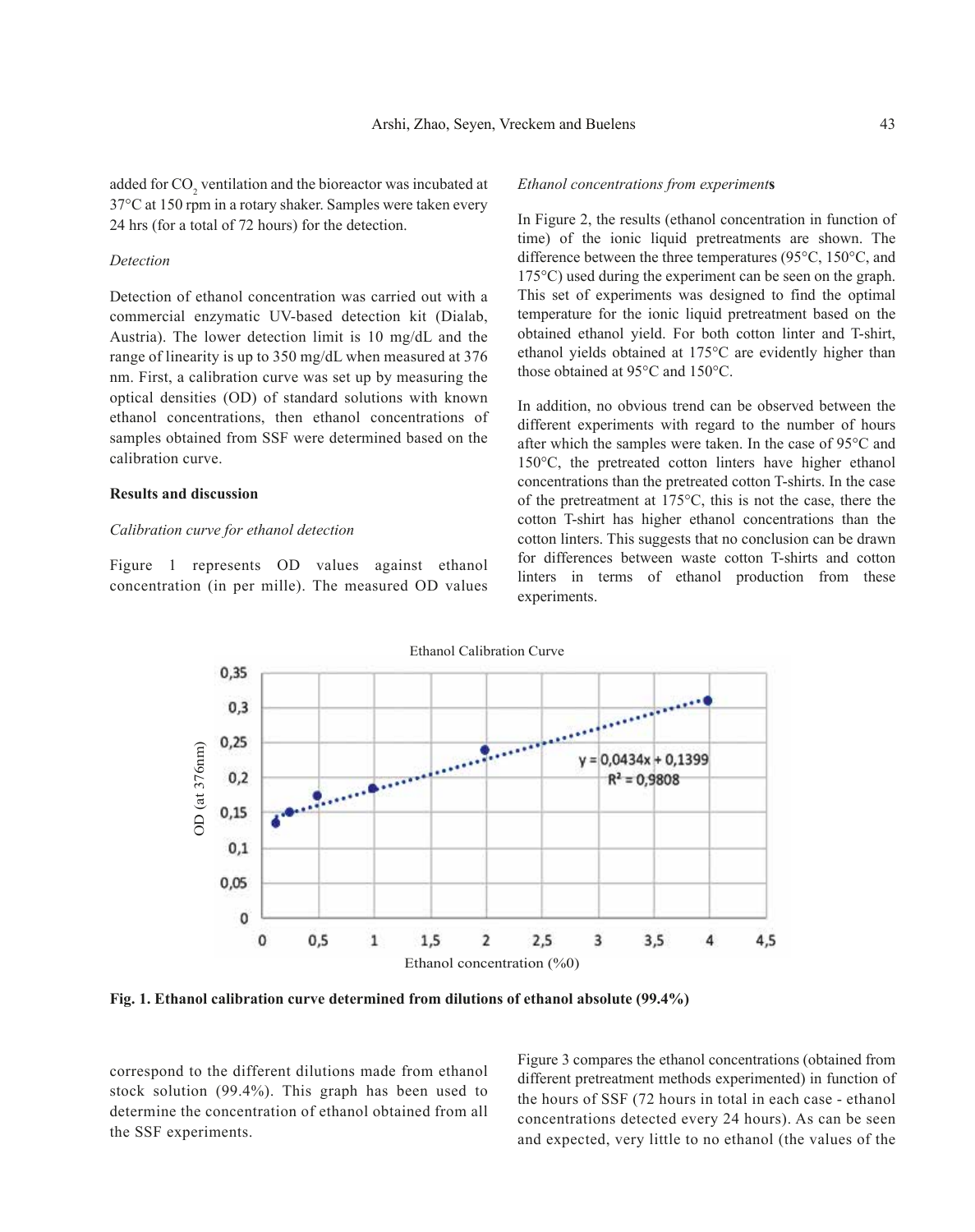

Legends in full form: IL 95 Linter - Ionic Liquid Pretreatment at 95℃ using Cotton Linters, IL 95 T-Shirt - Ionic Liquid Pretreatment at 95℃ using Cotton T-Shirt, IL 150 Linter/T-Shirt - Ionic Liquid Pretreatment at 150℃ using Cotton Linter/Cotton T-Shirt, and IL 175 Linter/T-shirt - Ionic Liquid Pretreatment at 175℃ using Cotton Linter/Cotton T-Shirt.

**Fig. 2. Ethanol concentrations in function of time obtained from ionic liquid pretreatments carried out at three different temperatures: 95℃, 150℃ and 175℃.** 



Legends in full form: No Pretreatment T-Shirt/Linter - Non-Pretreated T-Shirt/Linter (Control), Acidic T-Shirt/Linter - Acid Pretreated T-shirt/Linter and IL 175 T-shirt/Linter - Ionic Liquid Pretreated at 175℃ (the optimal temperature) T-Shirt/Linter.

## **Fig. 3. Ethanol concentrations in function of time obtained from different pretreatment methods**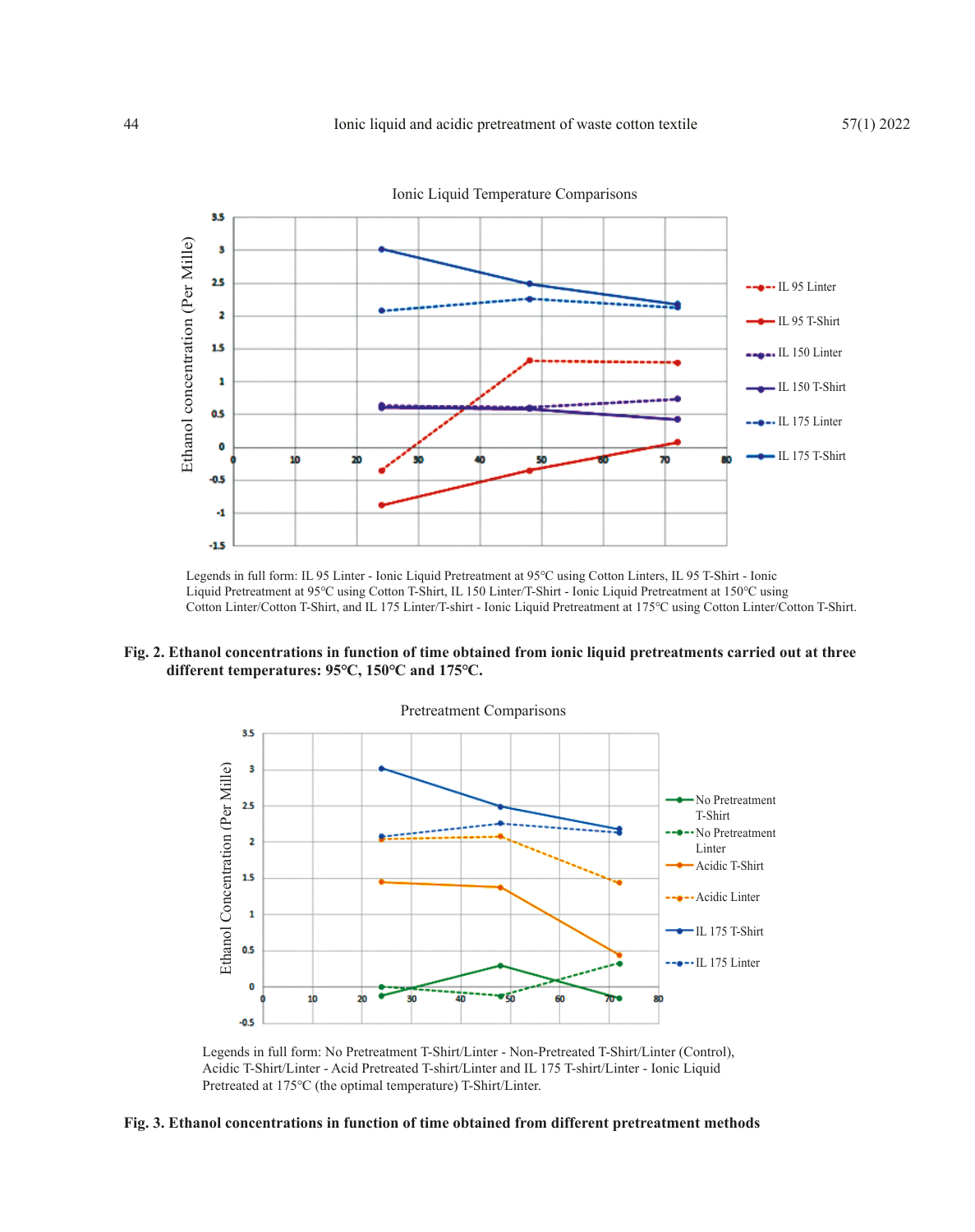concentrations lie very close to 0) can be detected from non-pretreated cotton sourced from both T-shirt and linters. For acidic pretreatment, higher ethanol concentration can be detected, which drops over the course of 72 hours of SSF. Interestingly, cotton linters

examined, IL pretreatment at 175°C proved to obtain the highest ethanol yield. This difference could be attributed to the different lignocellulosic make-up of switchgrass and cotton, as well as the different ionic liquids used (imidazolium chloride in this study). However, this finding

|                    |                                                 | Ionic Liquid Pretreatment |                 |                 | Acidic<br>Pretreatment | No<br>Pretreatment       |
|--------------------|-------------------------------------------------|---------------------------|-----------------|-----------------|------------------------|--------------------------|
| Cotton Type        | Findings                                        | $95^{\circ}$ C            | $150^{\circ}$ C | $175^{\circ}$ C |                        | $\overline{\phantom{a}}$ |
| Linters<br>(Pure)  | Highest<br>ethanol<br>yield $(\%0)$             | 1.30                      | 0.75            | 2.30            | 2.10                   | 0.80                     |
|                    | Time to<br>reach highest<br>ethanol yield (hrs) | 48                        | 72              | 48              | 48                     | 72                       |
| T-Shirt<br>(Waste) | Highest<br>ethanol<br>yield $(\%0)$             | 0.10                      | 0.60            | 3.00            | 1.45                   | 0.80                     |
|                    | Time to reach<br>highest ethanol<br>yield (hrs) | 72                        | 24              | 24              | 24                     | 48                       |

#### **Table I. Summary of results from different pretreatment experiments**

showed higher ethanol concentration than cotton from waste T-shirts in this case. Furthermore, the highest ethanol concentration is seen to be obtained from ionic liquid pretreatment at 175℃. The key results are summarized in Table 1 for both cotton linters and T-shirt.

# *Discussion and future perspectives*

A key question to be answered in this paper is to determine the optimal temperature for ionic liquid pretreatment for cotton, and three temperatures were examined in this study (i.e. 95°C, 150°C, and 175°C). The choice of this temperature range was based on a reference study done by Li *et al.* (2010) on switchgrass, where they found the optimal temperature to be 160℃ using imidazolium acetate. Findings in this study differ from the reference study. Out of the three temperatures

can still be explained by previous literature (Raj *et al.,* 2018), as enhanced porosity and increased surface area were seen with ionic liquid pretreatment at increasing temperatures.

The aim of this study is also to compare acid pretreatment and ionic liquid pretreatment for cotton in terms of ethanol yield. Results show that ionic liquid pretreatment at 175℃ gave the highest concentration compared to the rest, even slightly higher than the most popular acid pretreatment. The results obtained in these experiments are, in fact, compatible with the research done by other scientists and their claims about ionic liquids. As stated by Solowski *et al.* (2020), ionic liquid allows for almost 100% saccharification under the right conditions (by decreasing the crystallinity of the cellulose and increasing porosity and surface area) which could eventually out-perform acidic pretreatment, if it was not too expensive. Acidic pretreatments' failure to compete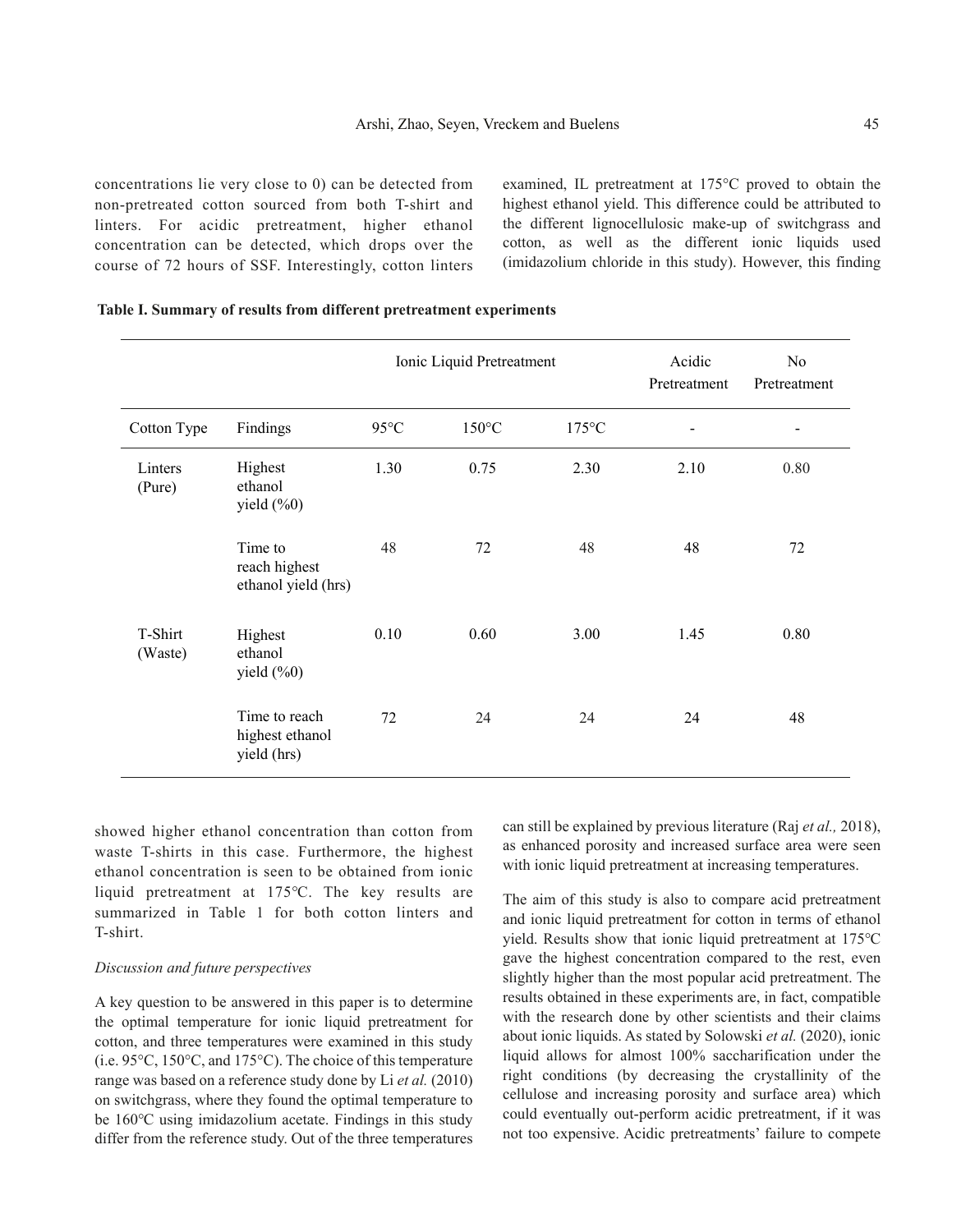with ionic liquid could be due to the formation of degradation and inhibitory products which affect the subsequent SSF. This seems reasonable when comparing the ionic liquid pretreatment at 175 °C that led to higher yields than acid pretreatment.

Over the course of the 72 hours of SSF, ethanol concentrations for both IL pretreatment at 175°C and acidic pretreatment are seen to be decreasing, this could be due to the evaporation of ethanol. Saturation point seemed to be reached by the first 24 hours and production of ethanol might have stopped then, leading to a net loss of ethanol concentration by evaporation. In the case of IL pretreatments at 95°C and 150°C, the ethanol concentrations are seen to be increasing over the course of 72 hours. This could be due to slower ethanol production by the yeast due to the lower quality of pretreatment. It could be that the crystalline structure of the cellulose in these cases was not sufficiently disrupted leading to difficult access of the enzymes and yeast to the cellulose structure, hence taking more time to reach saturation. The net ethanol concentration (despite evaporation) is thus seen to be increasing. More thorough research has to be done to confirm this hypothesis.

As mentioned earlier, for the detection of ethanol, a Dialab kit was utilized. The kit requires the addition of two solutions into the ethanol samples before recording the OD values. The solutions could be the reason why the ethanol calibration curve shows a non-zero intercept. Another important thing to note is that the detection limit of the kit and the linearity range was slightly exceeded, which can give somewhat anomalous values of ethanol concentration.

Due to the limited time scope of this study, the results are still preliminary and the experiments could be more fine-tuned for further improvement. Certain variables were not taken into account during the experiments, for example, the evaporation of ethanol. Since ethanol is a rather volatile compound, this could have influenced the accuracy of the final ethanol concentrations. Another factor to consider is the amount of yeast used. The activated yeast started from the same amount of dry yeast, but since there was liquid content in the activated yeast that was added to the bioreactors, the weight was slightly inconsistent from batch to batch. Because the yeast has been activated with glucose/sucrose before being added to the bioreactor, additional ethanol could be present in our samples introduced by the wet yeast leading to slightly misleading ethanol concentrations. There is also no clear trend that can be understood in the ethanol concentration fluctuations between cotton linters and waste

cotton from T-shirts, it is beyond the scope of this paper to provide explanations for that.

Another limitation was that the ionic liquid pretreatment was only performed at three different temperatures. The results only suggest the best condition between the three chosen temperatures instead of an accurate approximation of the real optimal temperature. A wider range of temperatures should be studied (including temperatures above 175°C) to determine the real optimal temperature for the pretreatment of IL of cotton. Also, more duplicates of each experimental setup should be performed in order to obtain more reliable results.

For further improvement, more samples could be taken in shorter time intervals for the determination of ethanol production over time, to determine the shortest amount of time needed to get the highest ethanol yield. Additionally, purification is still required to obtain concentrated products without remainders of fermentation medium. These two aspects do not fall into the scope of this study but could be crucial for future commercialization.

The findings of this experiment offer new insights into bioethanol production, both in terms of raw material and pretreatment method. This study proved the potential of ionic liquids in efficient pretreatment of lignocellulosic biomass by significantly increasing the yield of bioethanol, which is in accordance with previous studies (Alayoubi *et al.,* 2020; Dadi *et al.,* 2006). Results even suggest that ethanol yields obtained from ionic liquid pretreated biomass (under appropriate temperature) surpass those from acid pretreated biomass, providing a more eco-friendly alternative to acid pretreatment, which is widely used in industry. A summary of the differences between these two pretreatment methods is shown in Table 2. Moreover, this study also demonstrated the possibility of using waste textile for bioethanol production, a rather novel area on which little research has been done. With further research on the industrialization and commercialization of waste cotton textile as raw material for ethanol, it could be a valuable contribution to some of our most concerning issues, such as creating a circular economy to avoid resource depletion and reduce waste, as well as solving the energy crisis caused by over-dependence on fossil fuels.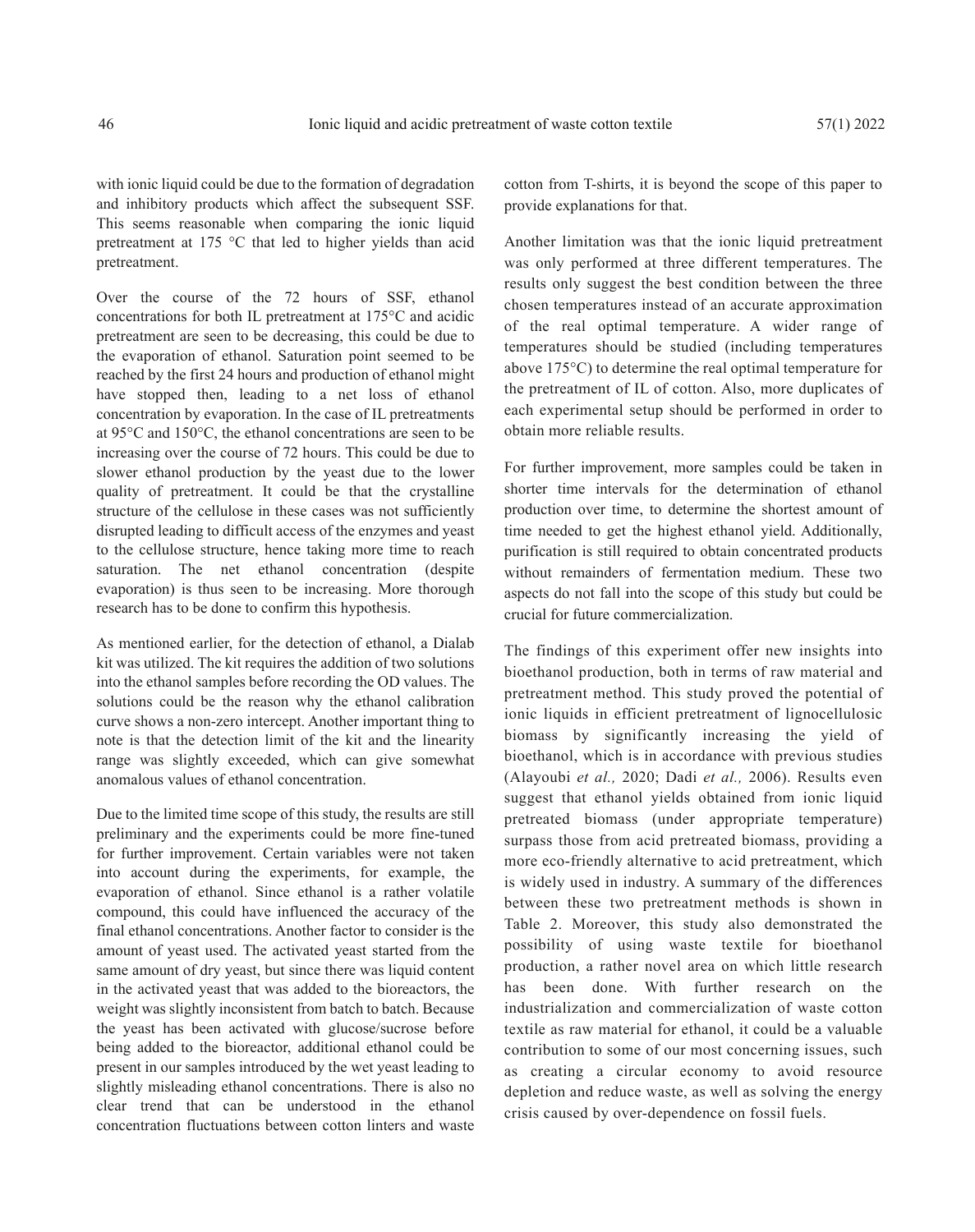| Acidic Pretreatment                                                                                                                          | Ionic Liquid Pretreatment                                                                     |  |  |  |
|----------------------------------------------------------------------------------------------------------------------------------------------|-----------------------------------------------------------------------------------------------|--|--|--|
| Commercially under development                                                                                                               | Currently under research                                                                      |  |  |  |
| Hazardous and corrosive to equipment                                                                                                         | Eco-friendly and non -corrosive                                                               |  |  |  |
| High ethanol yield                                                                                                                           | Higher ethanol yield (at high temperatures)                                                   |  |  |  |
| Solubilizes hemicelluloses, however, condensed<br>lignin remains on the surface of crystalline<br>cellulose - hindering enzyme accessibility | Efficient in biomass dissolution and recovery of<br>cellulos e upon addition of anti -solvent |  |  |  |
| Degradation products can form which are<br>inhibitory to enzymatic activity                                                                  | No such degradation or by<br>-products formed                                                 |  |  |  |

# **Table II. Summary of the key differences between the novel IL pretreatment and conventional acid pretreatment**

# **Conclusion**

In this study, bioethanol was produced starting from waste cotton textiles and cotton linter as a reference, treated with acid and ionic liquid pretreatment prior to performing simultaneous saccharification and fermentation. For both pretreatments, significantly higher yields were obtained compared to cases without pretreatment, proving pretreatment to be an essential step for ethanol production from lignocellulosic biomass. For acidic pretreatment, an ethanol yield of 1.45‰ was obtained for waste cotton T-shirt and 2.08‰ for cotton linter, while for ionic liquid pretreatment an optimal ethanol yield of 3.02‰ was obtained for waste cotton T-shirt and 2.26‰ for cotton linter at 175°C. Lower temperatures (95°C and 150°C) of ionic liquid pretreatment resulted in lower ethanol yields compared to the best case of 175°C.

Based on the obtained yields, it is safe to conclude that ionic liquid pretreatment is a competitive alternative for traditional acid pretreatment for cotton, with comparable or even higher bioethanol yields under optimal conditions. The study also proves the potential of waste cotton textiles to be used in the bioethanol industry, with high conversion rates and large biomass availability.

## **Acknowledgment**

We would like to acknowledge and give our warmest thanks to our supervisor, FienVanhoegaerden, who made this work possible. Her guidance and advice carried us through all the stages of the experiment and research paper. We would also like to thank all the other coordinators for letting our defense be an enjoyable moment, and for your brilliant comments and suggestions throughout the project, thanks to you.

## **References**

- Aditiya HB, Mahlia T M I, Chong WT, Nur H and Sebayang AH (2016), Second generation bioethanol production: A critical review. *Renewable and Sustainable Energy Reviews* **66:** 631-653. DOI: org/10.1016/j. rser. 2016.07.015
- Alayoubi R, Mehmood N, Husson E, Kouzayha A, Tabcheh M, Chaveriat L and Gosselin I (2020), Low temperature ionic liquid pretreatment of lignocellulosic biomass to enhance bioethanol yield, *Renewable Energy* **145:** 1808-1816. DOI: org/ 10.1016/j.renene.2019.07.091
- Binod P, Sindhu R, Singhania RR, Vikram S, Devi L, Nagalakshmi S and Pandey A (2010), Bioethanol production from rice straw: An overview, *Bioresource Technology* **101**(13): 4767-4774. DOI: org/ 10.1016/j. biortech.2009.10.079
- Brandt-Talbot A, Gschwend FJ, Fennell PS, Lammens TM, Tan B and Weale J (2017), An economically viable ionic liquid for the fractionation of lignocellulosic biomass. *Green Chem*. **19:** 3078-3102.